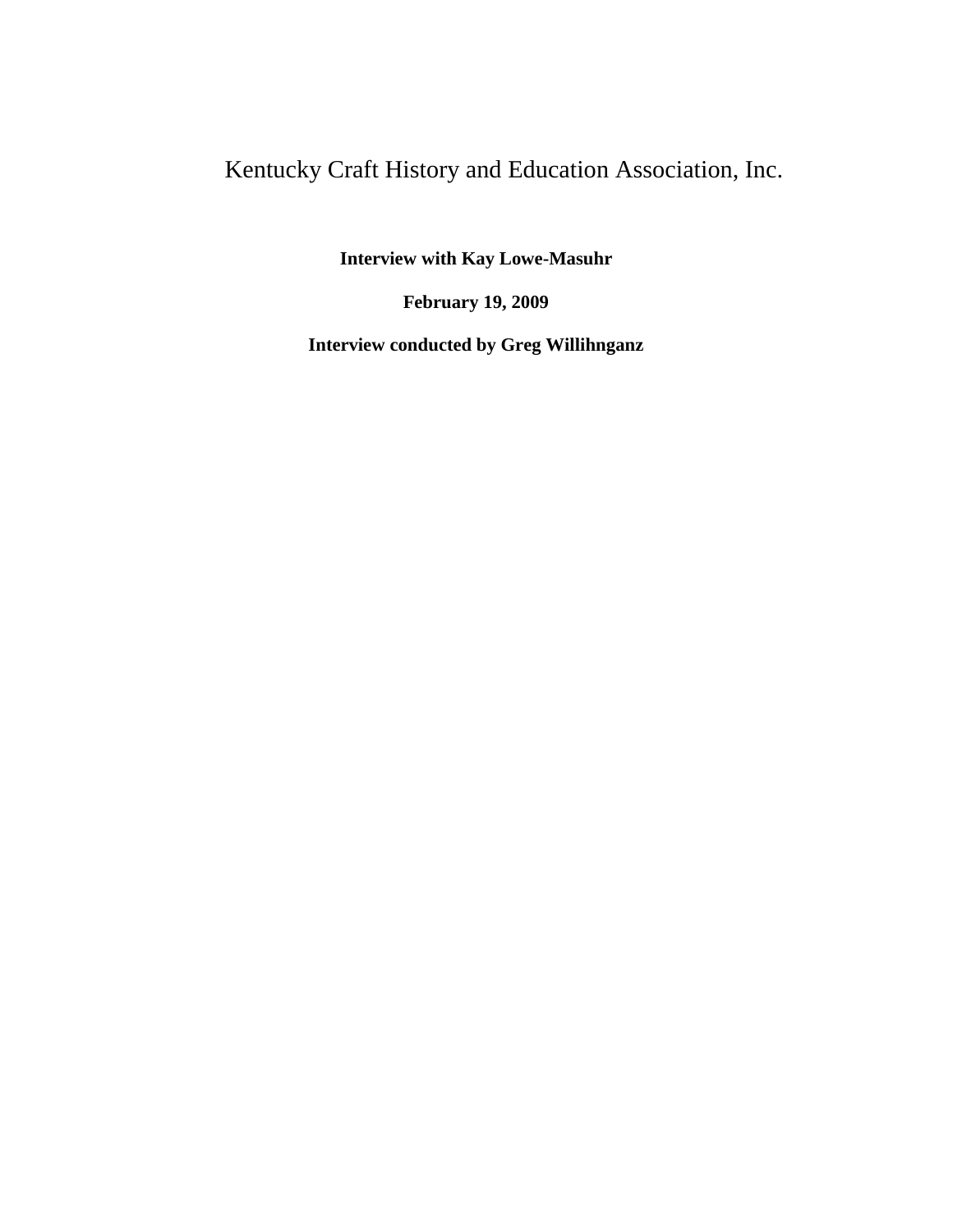LOWE-MASUHR: You didn't pay attention to how long you worked. It didn't matter because you just believed in what you were doing. It you were really doing a service for people and for the state but primarily for these individuals who were scattered across Kentucky. And they're beautiful, beautiful people.

WILLIHNGANZ: Tell me steps you went through with this career that you had during this period of your life.

LOWE-MASUHR: Well, Public Information was made up of several different divisions, and within that Department there were creative services people who were in film and television and design work. And, most all of the creative print material that was used throughout the state, and from that we became, of course, closely involved with Phyllis George Brown. Through her excitement of her relationship that she developed…(cough) excuse me…across the state with the various artists and crafts, people particularly. I can remember that the helicopter was very active at that time, with taking Phyllis through from one end of the state to the other. From Western Kentucky to the Appalachian Mountains. She actually inspired these people to do better, and to start creating more artifacts. She originally thought of the idea of that we need a real department, a bona fide department that going to focus on this quality of this work. So, through many meetings and working through with people, and committees, and so forth, the idea for the Department of Arts became a reality. So from that…from the creative services area of Public Information, we went into the Department of Arts, and it was made up of several different divisions…crafts being one of these divisions. Again, we had film, and we had creative services which did all the design work. But the crafts division started out with just a hand full of people, and we traveled, and would go out and meet people across the state…see their work form. We've had education efforts that involved seminars and we would go to towns and hold these seminars to help people. And culture…we would bring in specialist business people that would help them define what they did and how they wanted to present it. That led to the crafts market which is now over twenty-five years old…is considered one of the premier crafts market in the United States. So, I think just by virtue of that, that the craft market is still growing, and is still involving people from across the country. For buyers and for the public. I think that that shows what the importance of how this movement started, and, in fact, we called in the crafts movement. Because the crafts people were scattered throughout the state. People have always…we've always had quilt makers, and potters, and weavers, and carvers, and that sort of thing, but they never had a cohesive bonding together like they had under this administration. It was a very, very exciting time. It leads to artists going to Bloomindales, which they would, that just never happened before. It was exciting. It was exhilarating. Then the, the effort for the Japanese market came about and there…Takashimaya the largest department store in Tokyo. Their business men came here and saw us, and met with, us and talked and traveled around the state again. They selected the specific crafts that they wanted sold in their store. It just, it developed. It just grew like a mushroom. Since then, after that, after I left, I lost contact because I went into a whole other area…again, remaining in public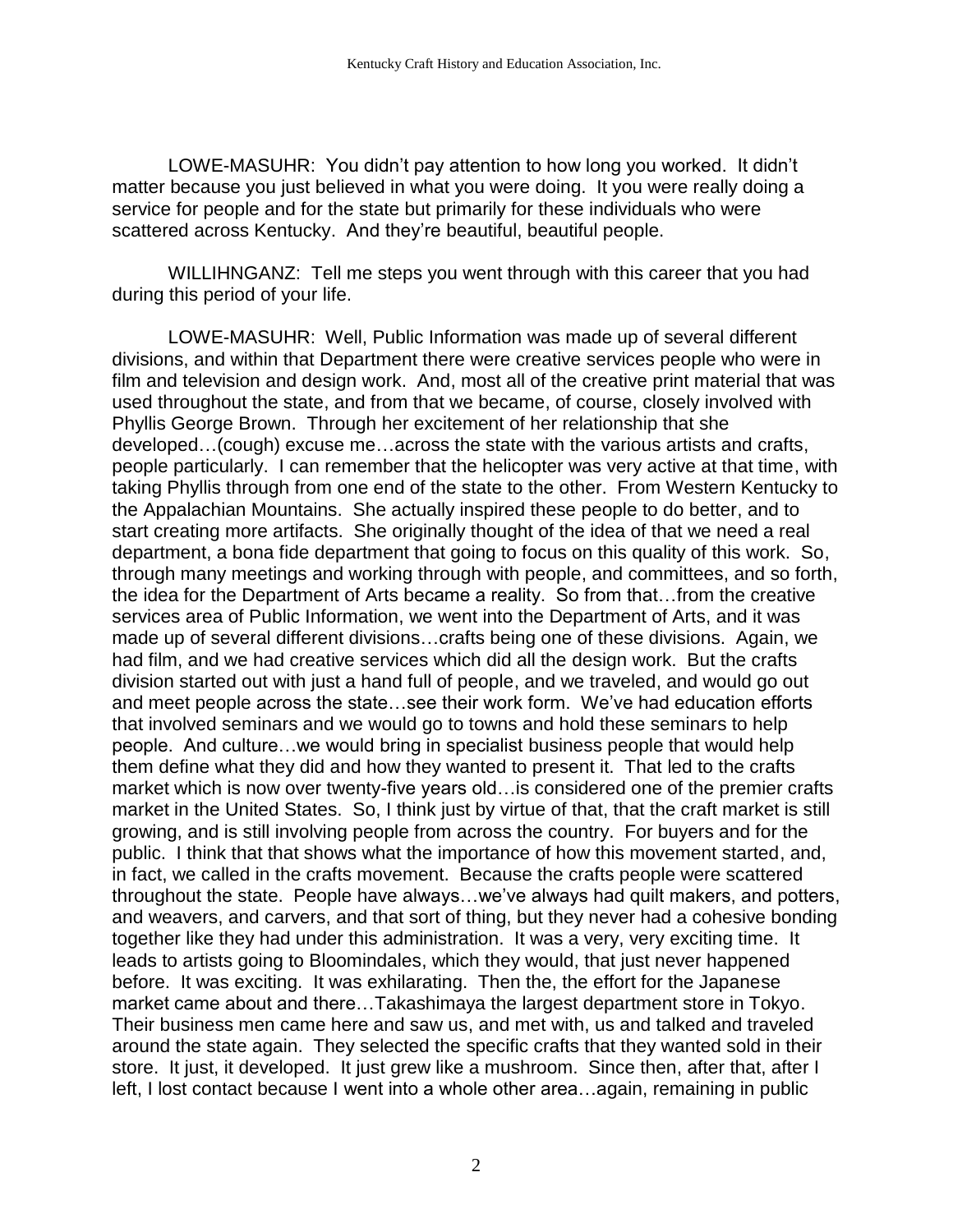relations and creative services. But, I wasn't as involved in the crafts obviously, as I was then. So, I, but…I don't see…I didn't see the emphasis in the state put on the crafts arena as it was under the Brown administration.

WILLIHNGANZ: Now, can you give me some idea of the years and the different positions you were in?

LOWE-MASUHR: Well, I started out as a Director of Creative Services in Public Information, and then when the Department of Arts was formed I became Deputy Commissioner with Lois, under Lois Mateus as Commissioner then.

WILLIHNGANZ: What year would that be?

LOWE-MASUHR: That would be in '81 when the Department of Arts became a reality. I moved from Public Information into that. Then in '82 when Lois left, then I became Commissioner at that time, and stayed until spring of 1984.

WILLIHNGANZ: Okay, and then where you working directly with Martha Layne Collins and with the different governors there?

LOWE-MASUHR: Not really, because I think it reflected that as new administrations come in, each one has a different emphasis, and the arts was a great emphasis under the Brown administration. Martha Layne was into in my opinion, more economic development in other areas. It just…it didn't…and in fact, the Department of Arts no longer existed after…not to long. I know when it was decommissioned. But, after that, there was one Commissioner after me. She was there for, I don't know, a couple years, and then the Department of Arts was no more. The Crafts Department moved into another. The Crafts Division moved into another department and became it's own. It had it own autonomous recognition then. And it expanded, I mean, there were numbers of people then added to staff and that sort of thing.

WILLIHNGANZ: Tell me about working with Lois Mateus, and what you did.

LOWE-MASUHR: It was great. It was…Lois is a very dynamic person and her brain cells or her wheels are spinning constantly. Anybody that knows Lois knows that. She was very close to Phyllis and she did a lot of traveling throughout the country at the time. Because again it wasn't just crafts we had a lot of other responsibilities in the department. I was a person that actually carried out some made sure that a lot of the decisions that were made were carried out. Then I did a lot of personnel work and that sort of thing.

WILLIHNGANZ: Okay when the emphasis came to go to New York. Phyllis George did, where you involved with that?

LOWE-MASUHR: To Bloomindales?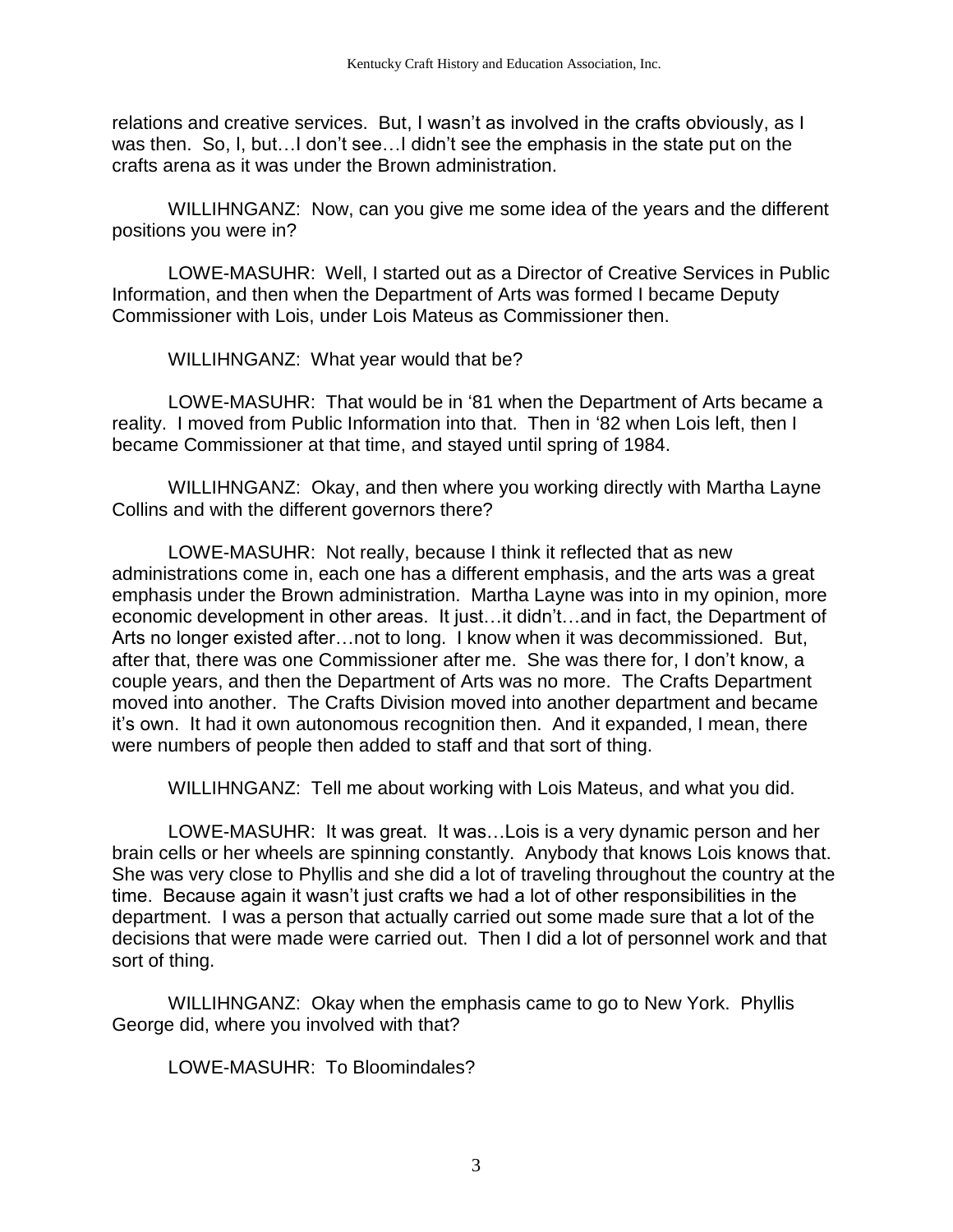WILLIHNGANZ: Yeah.

LOWE-MASUHR: Yes. I wasn't Commissioner though, at that time. I was Deputy, so I was more involved again with the nitty gritty, making sure that certain things were done, and that expenses and details were taken care of.

WILLIHNGANZ: So how did all of that work?

LOWE-MASUHR: (Laughing) It worked wonderfully. We would meet…at that time the mansion wasn't complete, wasn't renovated, and that was another thing that developed while I was there. The renovation and restoration. So, of course, the Browns lived at Cave Hill Place, and it was not unusual at all to have very, very lengthy meetings at Cave Hill Place instead of, you know, in our offices. And that was exciting too. I mean it was all very exciting. Phyllis is…her energy and her enthusiasm is contagious. All the people around her had to maintain that kind of enthusiasm also. It was expected of you (laughing).

WILLIHNGANZ: Now did you?

LOWE-MASUHR: And "no" was not allowed. The word "no" was simply not allowed. There is always a way.

WILLIHNGANZ: Did you get involved in formulating some of the marketing programs or initiatives?

LOWE-MASUHR: Yes. But again, through an administrative type process. Through meetings and deciding, you know, what's going to work best here, and making the arrangements that certain things are done in order for that to happen. Then, when I became Commissioner…then my role changed. It became more of a working with people on ideas and developing new programs. It was a whole different…I filled a different role as Commissioner after Lois left. I was more of a front person, to be honest, is that's what happens in that role. Speaking and meeting with groups, and going around to, whether it be civic groups in small towns, you know, because we really did…involved people from one end of the state to the other. We didn't just stay in Frankfort. I covered a lot of miles, and learned more about this state than I think most people ever have an opportunity to do. And it was wonderful.

WILLIHNGANZ: Now, some of the initiatives that were launched in terms of the marketing in…particularly with the Bloomingdales, and with the Japanese connection.

LOWE-MASUHR: That came with directly, I would say, with Phyllis and her contacts in New York. With Marvin Traub, you know, and that's how so many things like that worked out. Another great effort too, then, was certainly at Derby time. Because, we would have all these guests come in…that well known guest from in the country, and out of the country, and it…there was always a great effort put to, you know, let them know, and let them be aware of great crafts and art we had here. And, a lot of gifts,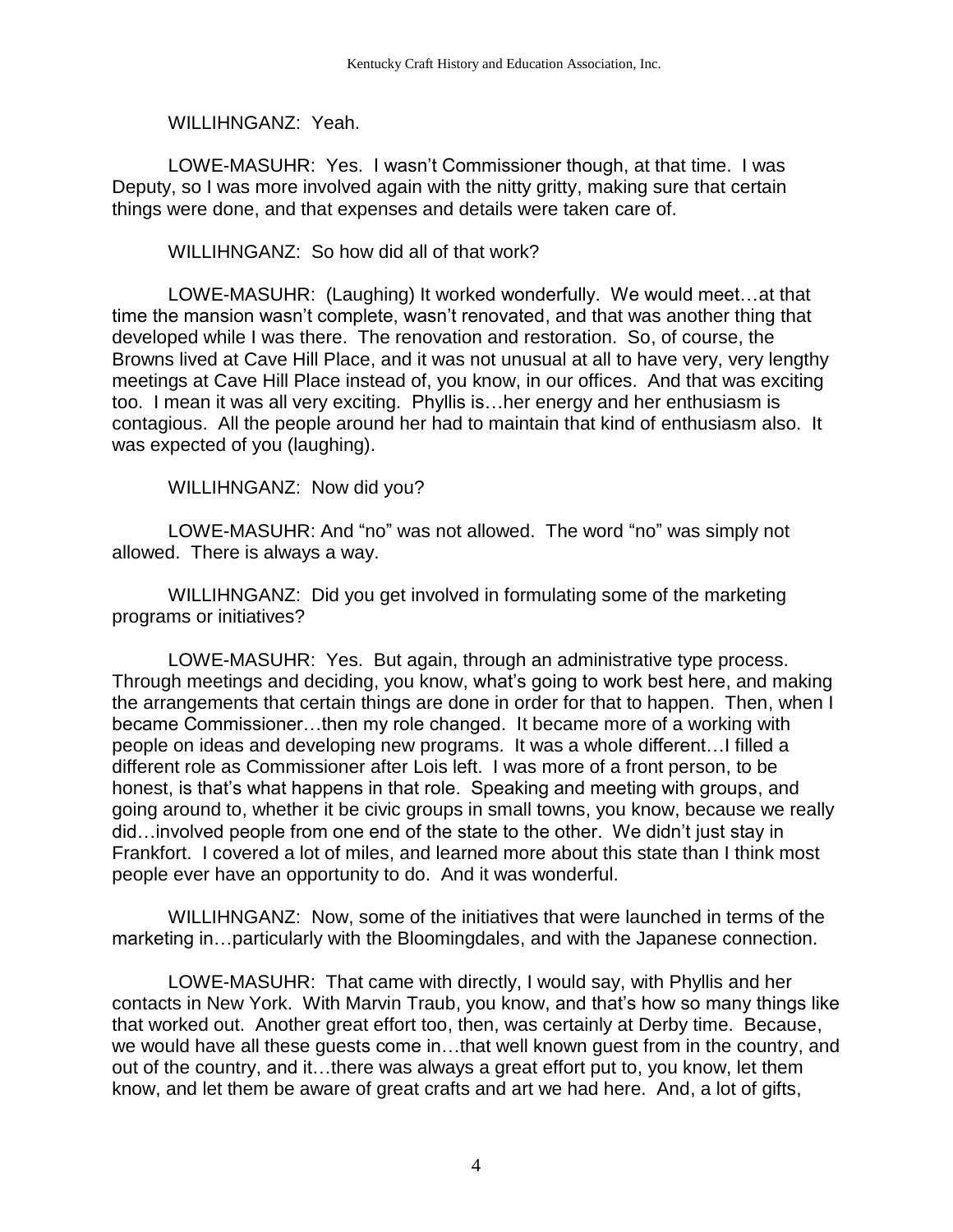obviously, were always Kentucky crafts. The Kentucky Crafts Arts, Arts and Crafts Foundation, that Mary Shands was head of…she maintained a home in New York, and it was full; it was beautiful, it was full of all Kentucky objects…rugs and paintings and baskets and weavings and so forth. So it was always an effort to inform people, and let them know the quality of the work that we have, that we have here in this state.

WILLIHNGANZ: Now, there's been some criticism in terms of the marketing taking over the craft in some ways.

LOWE-MASUHR: I think that's about…that is a balance you have to look at, because you can't let it become a mercenary kind of thing. You have to retain the quality, and so forth. But, I don't think…now, I don't know. I can't speak for these last recent years, but, I know that that was not the case when we started out, when we started the program. Because it gave these people…a lot of these people had individuals…Minni Yancey, Jack Johnson…he made wonderful boxes, and the weavers…they didn't look at their craft as, as something that was that valuable to other people. I think that is what we really come to see, that they had something here that had intrinsic value. On the other hand also was saleable, you know, and that they could make a living at it. There were a lot of people that came out of the movement that,  $\cdot$ that did begin to make a living, instead of doing this just as a side thing from what their real job was. And, of course, Berea was always looked at. I mean, this was aside from…I mean, Berea was looked as a Mecca I think of Kentucky crafts. Rightfully so, but it was all concentrated there. I think that what we were able to do is to spread it around the state, and let everybody understand what they were capable of doing. Of course, Churchill Weavers have been respected for many, many, many generations. And the work was wonderful, and it was exciting to show what their products were, but there were many, many, many more, and I'm sure that Richard and Lila obviously feel the same way. They were as much as enthusiasm as we were at promoting crafts as an art, and as a financial satisfaction too.

WILLIHNGANZ: Well, it seems like there is a balance that people strike, and they approached it from different angles when Richard took over the Guild of Artists and Craftsmen. His approach was to go out into the hills, and out into the rural areas, and discover unknown artists, and bring them in, whereas with Phyllis, the thing was to get major orders in, and sometimes those orders…I spoke with Walter Cornelison at Bybee Pottery, who said that flat-out, when they asked him to ship them massive amounts they decided they really couldn't do it, because it would have so changed their process. Do you see any conflict there?

LOWE-MASUHR: I can, yes. I can, because I can see where that could be a conflict. If you let it get out of hand. Just like the same thing with the man that I mentioned earlier, Tim Hall that made, that does the wonderful wildlife woodcarvings. You can…and that happened with the Japanese. They came and saw that product, and were so enthused about it. It's, it's just gorgeous, but when they wanted to put in an order the same thing you know, they (dog barking in background).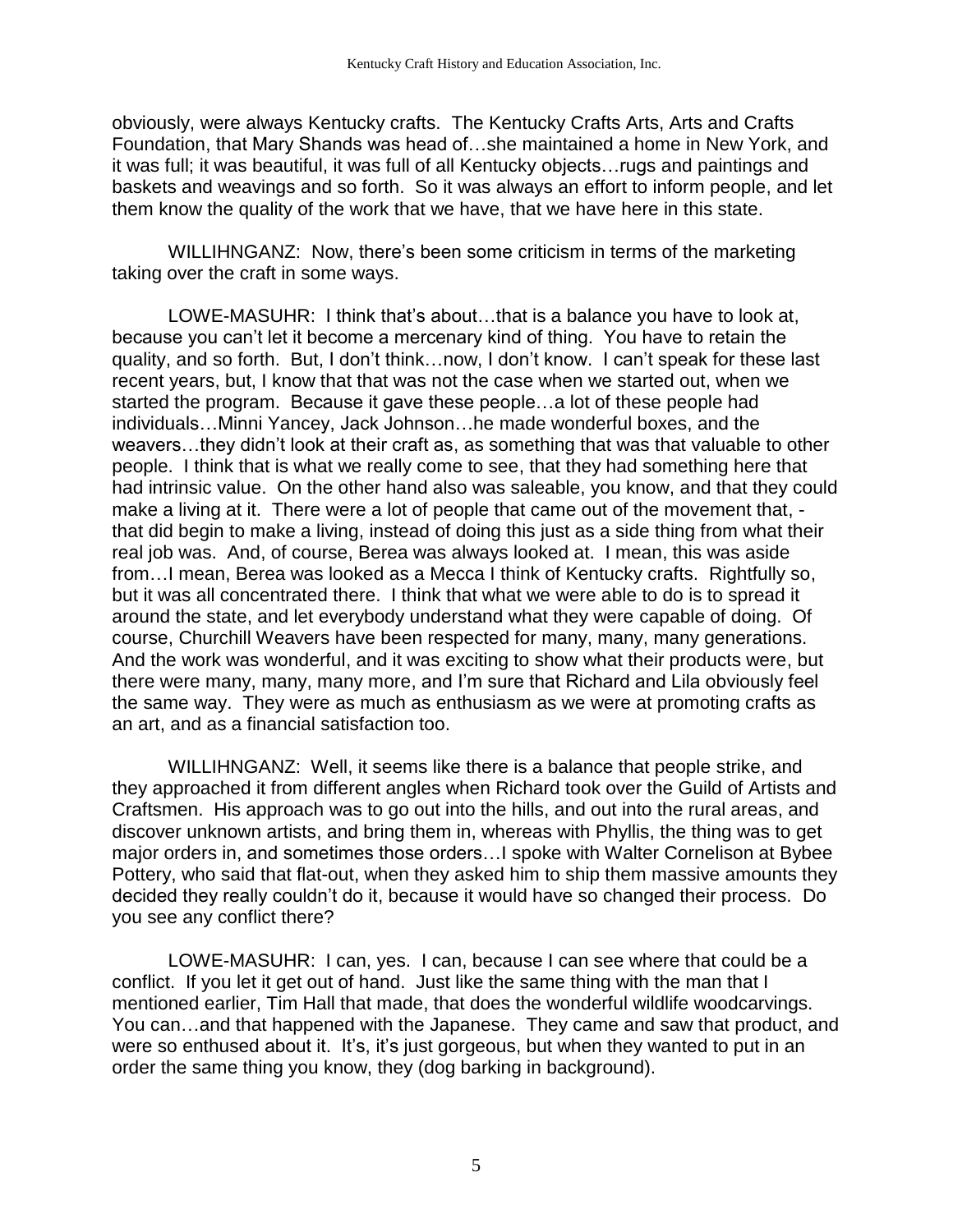WILLIHNGANZ: Wait a second.

LOWE-MASUHR: (Laughing).

WILLIHNGANZ: Don't guard us. (Laughing)

LOWE-MASUHR: They had to understand that these products couldn't be, just be churned out. That would have destroyed the whole effort, so I think that is a very difficult thing, and I think that that Fran Redmon who took over the Crafts Division, the Department I think she recognized that, too. Had to become very cautionary about that not happening. But, I think what you are referring to was the enthusiasm that, that existed in the beginning, and it needed that enthusiasm to get this off the ground. Then you tweak things as you go along. I think Richard's idea certainly was was right to maintain that quality. You can not…and Bybee obviously. To maintain that quality you can't do that. You can't just become a wholesale company that is going to put out slack, you know, which we see now. And it's very irritating to me, in fact. When I go into a store and I see these different widgets, and they're presented as craft items. And you turn them over, and see you know they are not. Where they came from (laughing).

WILLIHNGANZ: Well, I wonder how you view, for instance, the Artisan Center in Hindman and Berea, and what the effect has been on local artists.

LOWE-MASUHR: Oh, I think, immeasurable. I really do. I think that for generations they will be seen as forerunners for maintaining. This is a valuable thing that, that…yes there are a few other states…North Carolina, for instance, that they certainly have wonderful craftsman. But this is a real gift that Kentucky has, to have this kind of talent. To not maintain it and encourage it and promote it, I think, is a great loss. Particularly now in today's time, where electronics and the whole techno world has taken over, to not maintain this would be a travesty, I think. I feel very strongly about it.

WILLIHNGANZ: You've seen a fair amount of ebb and flow in the support the craft world has received from the government and the economy in general. What factors do you think account for that change in support?

LOWE-MASUHR: I, one thing…the enthusiasm in having a disciple like we had…we were fortunate to have. People…their emphasis being put on other other areas. And I think it is very personal sometimes. It is a very personal aspect of whoever is the leader at that time, whether it be Governor Fletcher or Martha Layne Collins or whatever. I think that that's only natural, that each leader that some areas in…has certain things that they are very, very anxious to promote. It could be agriculture for some. I think right now with Governor Beshear, his hands are so full with just budgetary problems, that it's a little hard to see what's going to happen here right now. But, I think that's just a natural ebb and flow of how things…of what happens throughout the country. And what's in, you know. Like right now, we're all concerned with what should help the crafts marketing. We are so involved with green, you know, with going green. Obviously, artisans now, they're living, they are living that out. They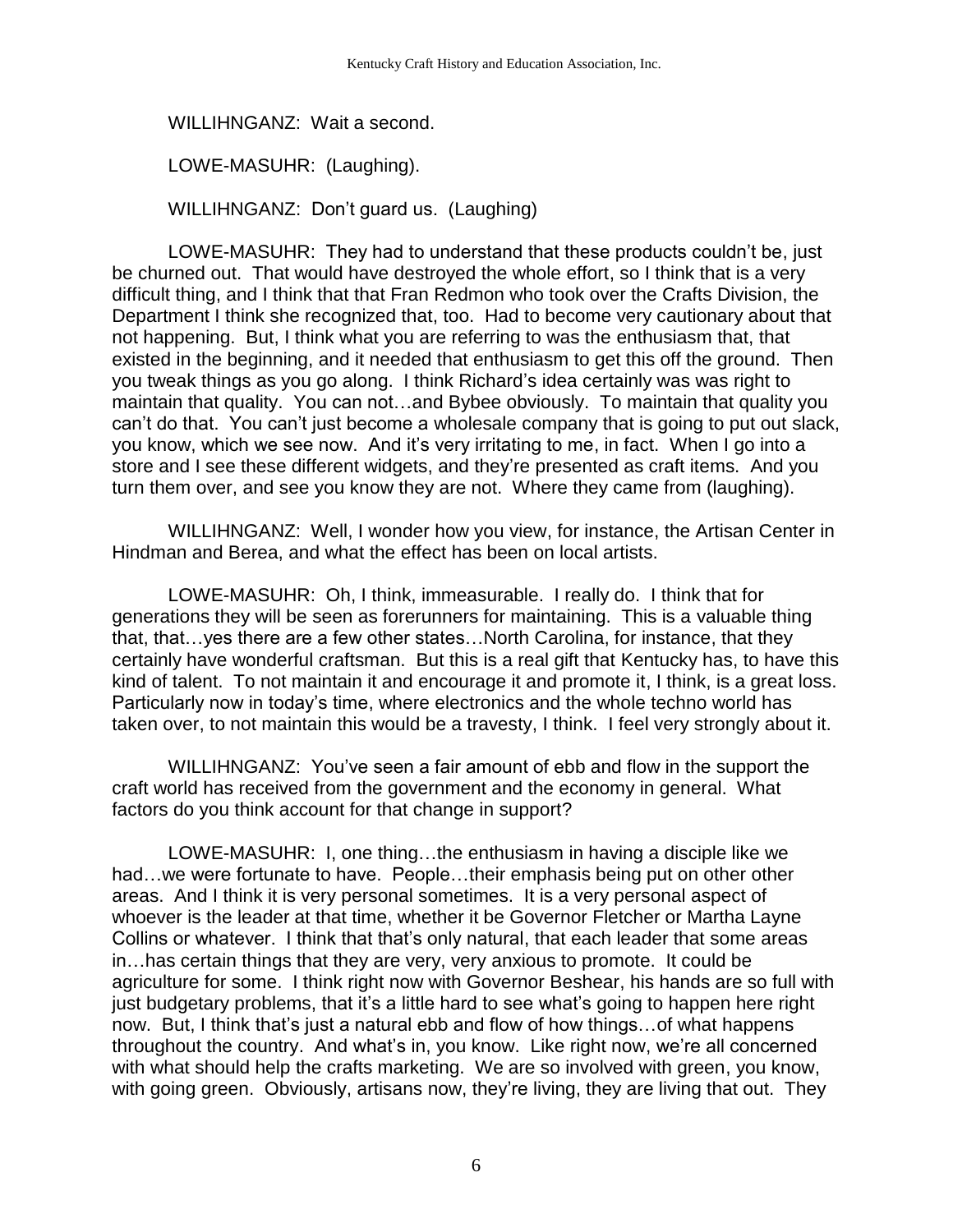are going green. They are utilizing natural objects, and natural fibers, and whatever, to maintain their skills and their art. So, I don't, I don't know what is going to come from this administration, but I just think that it's a natural ebb and flow. The, the basic enthusiasm for Kentucky crafts though, are still viable…there is no doubt about that. Because, again, because of the quality, and to be…to have like a juried marketing show is very different than some of these other markets that you go to, where they're not juried, and I think that makes a big difference to maintain that quality. If it slips, then it will affect the overall...the whole program, I think.

WILLIHNGANZ: Well, tell me about what you think about that jurying process, in terms of preserving Kentucky's unique cultural heritage.

LOWE-MASUHR: Well, I think it has…the jurying process has to come from those…whoever the jurors are. That are from within the heritage themselves. I don't know that I'm sure that outsiders could be helpful. But basically, it has to be leaders…I mean recognized leaders that have produced themselves. That have authentic ability to judge and decide what quality is. I think so far that has, that has been maintained in my opinion. Because I go to markets every year. You know, that it doesn't become kitschy, that we can't do that. That's just can never happen.

WILLIHNGANZ: What's your feeling about the St. James Art Fair?

LOWE-MASUHR: Well, I love the fair. You know, and I go every year. But I think, I think that there's a case where, in my opinion, where you see some things that you wonder how they got juried in. That is, they're temporary kind of pieces. Not with a lasting kind of quality that you find in Kentucky crafts. I'm talking about little ornaments and jewelry kind of things that seem to be just very temporary and translucent in value. Where Kentucky crafts that…that we are…speak about, are things that are going to be in a family, and go on and for a life time, and be passed on to people. Certainly, the beautiful quilts that we have…quilt makers, ceramics, and woodcarvings. I've got rugs now, in fact, that I've been using for twenty-five years that have been woven here. So, I think that the lasting quality and the beauty is what what has to be uppermost. And, I think St. James has grown so big that it is overwhelming, and you just kind of pass through sometimes, and not really appreciating what's there. A lot of glass work that seems to be more hobbies like instead of art, craft, craft art.

WILLIHNGANZ: When you look at the programs that our state government has sponsored and tried to do outreach with, do you think there has been a significant impact on the rural economy of this state?

LOWE-MASUHR: Yes, I do. Now I don't have any figures. Since I haven't been involved with it, but I certainly had figures from when I was involved with it that documented that. Particularly through the crafts market, and what impact that that had. Which went back to the rural people that were involved in the market.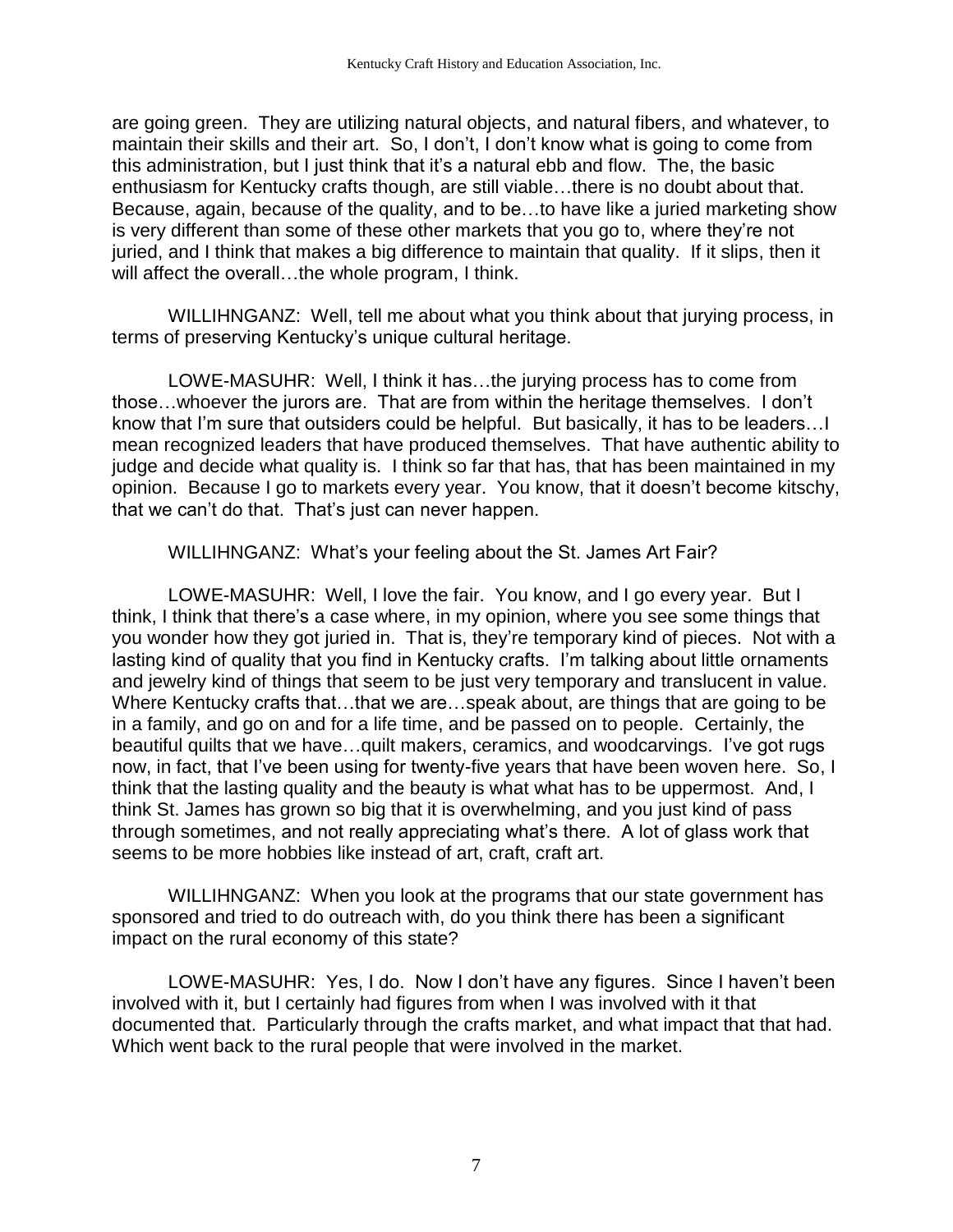WILLIHNGANZ: Now were you involved in the formulations setting up the Kentucky Craft Market?

LOWE-MASUHR: Yes. Yes, I was, and I had mentioned to you when the crafts…the whole crafts project started, it was a very complicated…long meetings and vary specific, and not just emotional. We're going to do this because its nice and this is…these people need help, and so forth. It wasn't that. It was a very organized concentrated effort to have goals and motives, and so forth, that started it. It…we have pages of documentation to show that.

WILLIHNGANZ: In…you, I assume that you feel that it is still viable and still playing an important part in the state?

LOWE-MASUHR: Oh, I certainly do. Yes, I do. If…and you used a word that I think, that also is critical to it, and that's the history of it. When you see the connections to all the past generations, and how these items, these skills and these traditions in using their hands and producing these things. I think that is vital to a state, and I think we can ill afford to lose that sort of thing. Not all young people are going to be interested in it, but I think that there are sizable amounts of young people that it's important that we do this for them and their families and their children. I mean I have four children and two of mine are very, very interested in it, and the other two aren't. But it's important that there be those that are.

WILLIHNGANZ: How do you define what craft is? I mean, I do video editing. Is that a craft?

LOWE-MASUHR: I would call that a technical craft (laughing). I look at, that's a hard thing to describe, but it's anything that is made, that involves your hands. Yes, you create. It's not copied. It's either inspired or its its comes about by accident. It could be that there are some things that could happen that away. In woodcarving, for instance, there are people that use natural…like in walking sticks for instance. They use wood that is in a natural form to make that. Or stools, or…but, its hand made, and the hand and brain work together to make something this beautiful. Whether it be usable. Sometimes…used to be people thought they had to be useable. I think now it encompasses just plain beauty. That in itself makes it important.

WILLIHNGANZ: Well, I look at the compromises that get made over economics, and you know Louisville Pottery walks a very thin line between mass production and individual creativity.

LOWE-MASUHR: Yes, yes.

WILLIHNGANZ: And, how do you draw that line is always a question I have.

LOWE-MASUHR: Well, I think the user and the buyer determines that. When they, when they begin to recognize that something is…that they are taking advantage of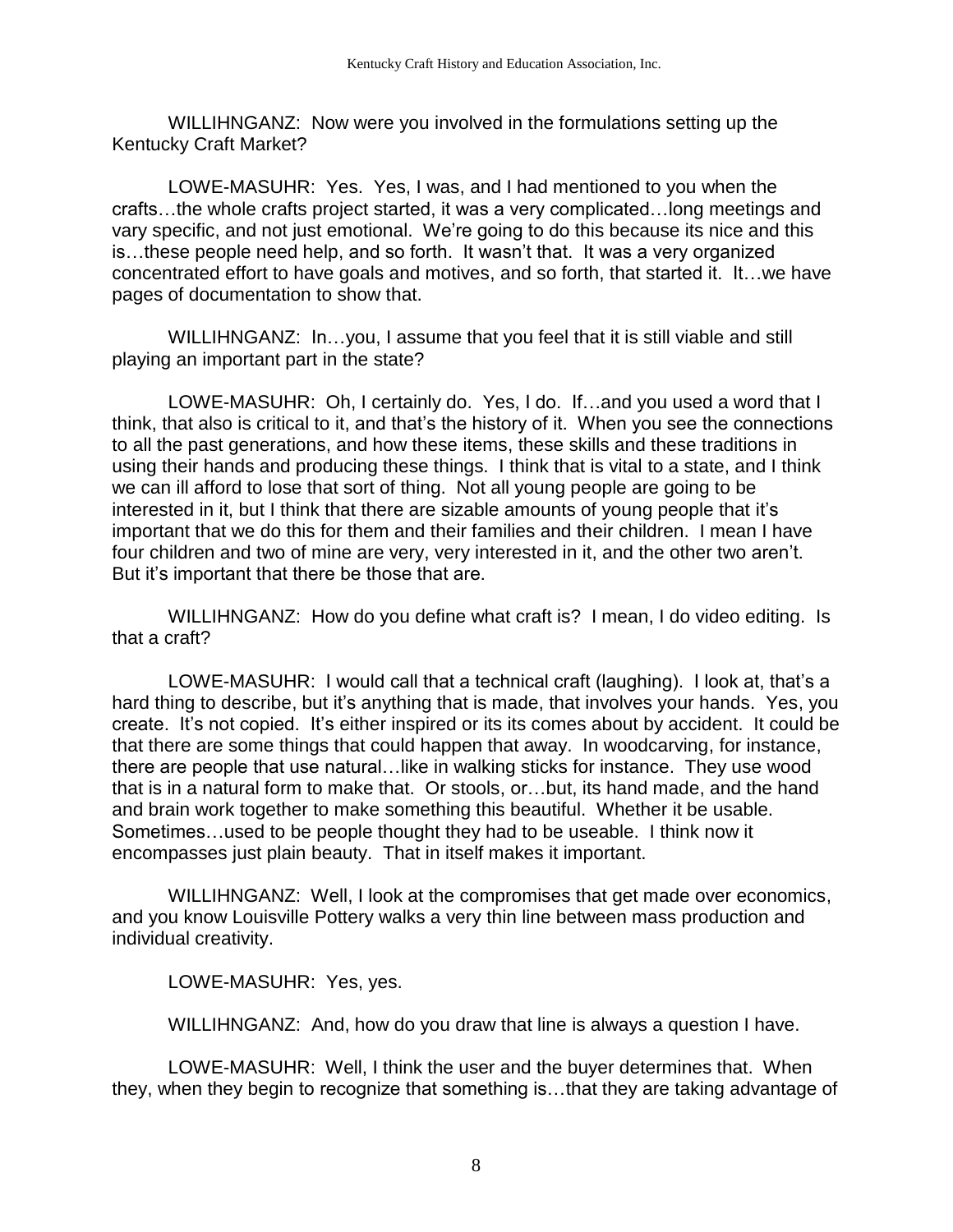you as the buyer, that this is not a piece that is that's its not put together well. Or, the design is…is…lacks interest to you, and it's not something that you want to live with. I think it has to be something; one of the important things about crafts is that you enjoy living with them. There's connection between you and that artist the same as with paintings or sculpture. But it is something that you want to live with. It becomes part of your surrounding that makes you feel good, and better when you look at it, or you touch it, or you love it. I think that you get that, you gain that from crafts. When you look at these large pottery places, some of the stuff, it's amazing how you can almost look at something's and you know right away that's not going to last. That doesn't have lasting quality. That's why Bybee Pottery is so wonderful. My house has Bybee pieces all over. Some of the pieces are not used for what they were originally designed to be, but each piece is different, and you want to pick it up, and when you do you enjoy handling it. It's not only handling it but it's pleasing to the eye. The consistency is there of pleasure that it brings to you.

WILLIHNGANZ: That's interesting. I was talking with Gwen Heffner about her work, and her sense of how it was taken in by the people who purchase it and hold it. Just enjoy it. I've always talked with, bluntly, with one lady who does embroidery. I said, "Well that is wonderful", and she said patterns…and she showed me some of her work, and all of this, and I said, "Well, you know, maybe you could tell me a little bit about how you do that." She said, "Well, I design it on a computer." She actually puts designs in through some kind of software program and makes the designs there. Then she can actually feed that into a machine which actually does the embroidery. Now.

LOWE-MASUHR: That's kind of going over the edge I think (laughing).

WILLIHNGANZ: She does use her hands…sort of.

LOWE-MASUHR: Well…and the concept is…its her concept that comes up with this image, so from that standpoint I think it has merit, but to me the wonderful thing about crafts…bona fide crafts, is that the hand creation. I would have, I have some question about that (laughing) I really do, I really do.

WILLIHNGANZ: I have talked with potters who have concerns about using molds.

LOWE-MASUHR: Yeah, oh I would too.

WILLIHNGANZ: Yeah.

LOWE-MASUHR: That's what's beautiful about Bybee you know. You just feel, you just feel it (laughing) it's an emotional thing I think.

WILLIHNGANZ: Yeah, the wonderful thing about…I went to Bybee's headquarters, which they've been in, and has been around for 150 years or whatever. Before I talked with Walter I walked through the place with my camera going, and took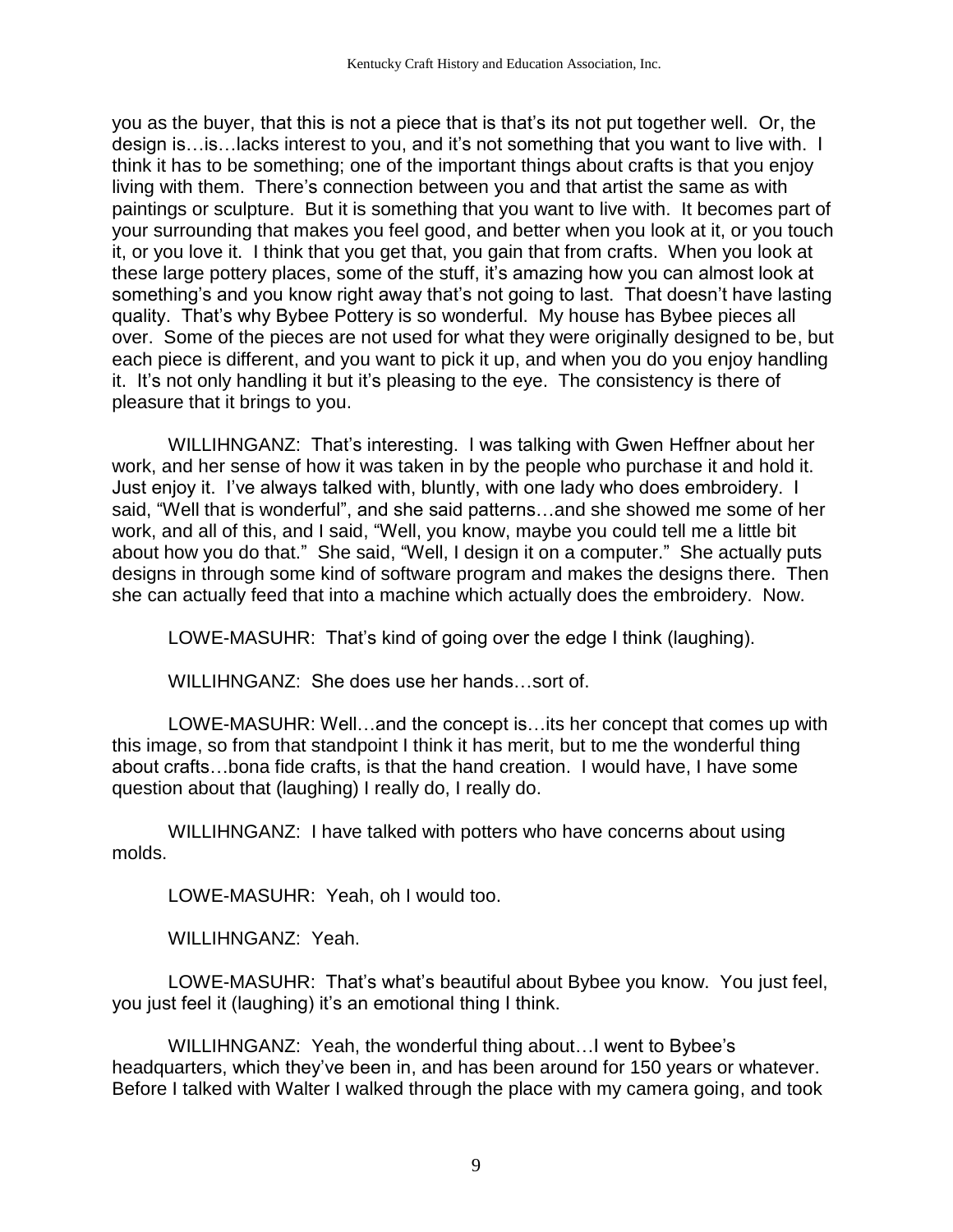shots of this lady who was just…sits back there…and we got right in front who does all this scallop things on these bowls, and puts handles on. It is just beautiful to watch.

LOWE-MASUHR: It is, it's wonderful.

WILLIHNGANZ: It's terrific work.

LOWE-MASUHR: I, we can't lose that, you know. I just feel very strongly about that. And the fact that out back of where you were there there's a limited amount of this clay that is going to be there forever. I mean we think it's going to be there forever. Well, it may not be you know (laughing). But, that whole transition, you know, from earth to the hand to the user, I think is phenomenal. I really do.

WILLIHNGANZ: Now, what do you think of the future of craft working in this state? What do we need to do?

LOWE-MASUHR: We need to not let that lesson of what we just talked about, of the value of the creator, become overwhelmed by the whole technology that people live with today…of computers and Facebook and Twitter, and so forth. Which is certainly…it's made our life…it's added to our lives. But, we can not…I don't think we can afford to let this other aspect go. It's from a historical standpoint, and a psychological humanistic standpoint. There's that fine line you were talking about…mass production and the economy and so forth being over-weighted. It's the same thing I think with this. I think that, and it could be that, we are going to go back to that. Who knows, because of the economy situation we are in now could arouse in people the whole aspect of the human side of life, and that we can go back to doing things and enjoying things that we do ourselves. That we create. Hopefully, maybe some of that could come about. Not that the economy is a good thing. A poor economy is…we welcome that, but it also could have some positive things come about where families could do, could learn to do some things together and create. And children could learn to create things instead of just everything being, you know, more videos and more computer programs, and that sort of thing. I'm idealistic enough to hope that that would happen (laughing). I don't know.

WILLIHNGANZ: When you look at government supporting the arts, do you feel that there's any inherent conflict in terms of determining what those arts are, or is there any potential hazards?

LOWE-MASUHR: Well, liberal that I am (laughing), I would be concerned about government dictating too much to the artists, and I know that's a big…can be a big, big problem. To get into with people. It's difficult to determine taste for people; I don't think the government though can do that. They may offer some parameters, but I don't see how government can, unless again, it's something obscene or whatever. But, what's obscene in one person's mind may not be in another person's mind. So I think it, there really is a delicate balance between government and what is acceptable. I don't think that the art, arts can do without government though, because there's just not enough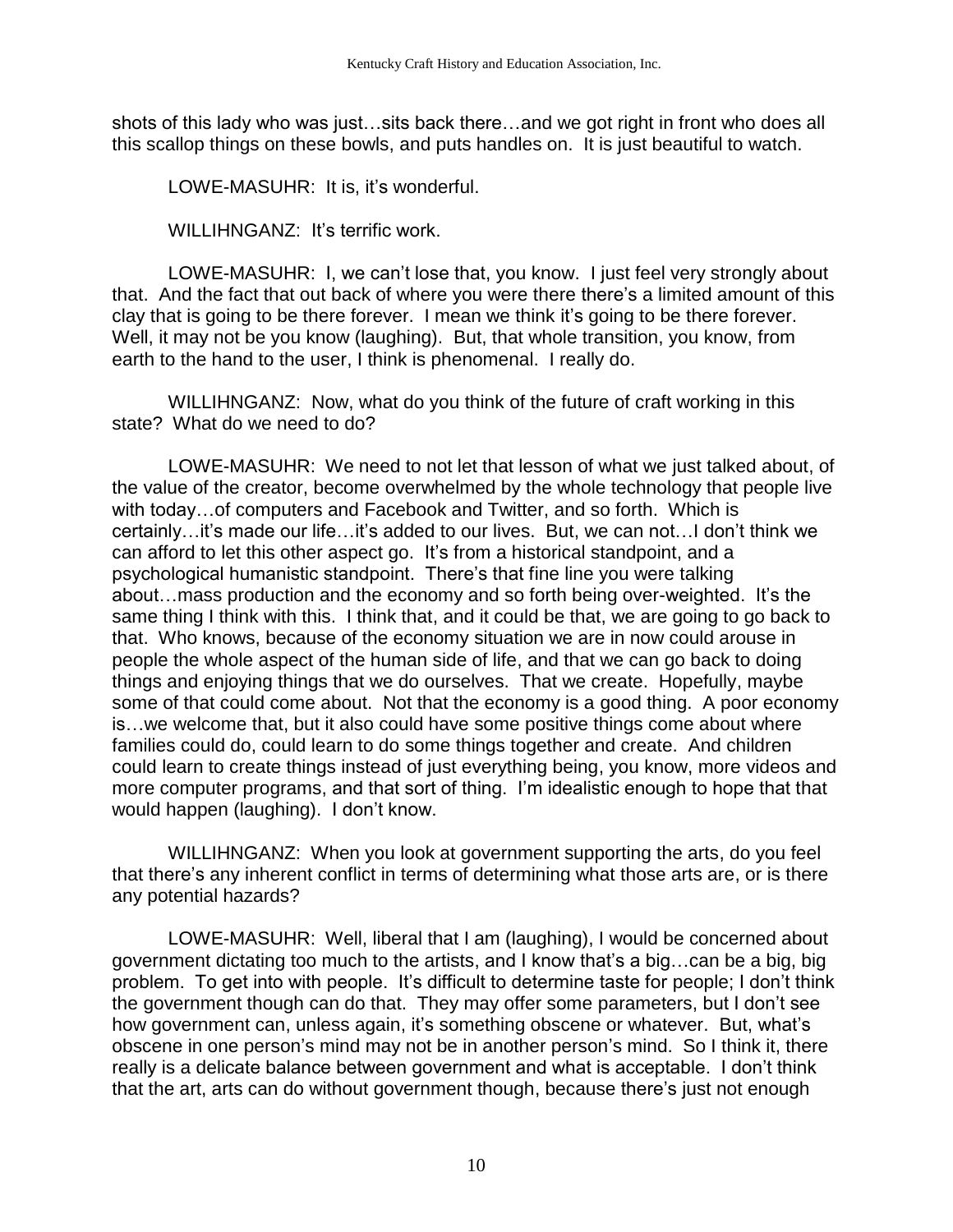money, and there's not enough financial support in the public arena to do what needs to be done in the way of programming and education. Encouraging people to go into various fields of the arts…whether it be writing, music, crafts, fine arts or whatever. But I think that it is a very delegate thing for government to begin to judge and dictate what's good.

WILLIHNGANZ: And, of course, not just for government. I mean if you looked at the Fund for the Arts.

LOWE-MASUHR: Oh, yes. I agree.

WILLIHNGANZ: Decisions they have to make in terms of performing arts verses physical arts, those are tough decisions to make.

LOWE-MASUHR: Yes, yes, yes. We experienced some of that when I was Commissioner. The man has passed away since, but with the Playhouse in Danville. Pioneer Playhouse? They were always working, they operated on a shoestring and they were always looking for a nickel. I mean, would help them and, of course, through grants that came through the Kentucky Arts Council at that time, and I'm sure it still does. The grant process that they used…how do you compare that, and make a judgment? I mean they had lights in coffee cans when it went down the aisles, you know (laughing). How do you balance that with Actors Theater? But in my mind that place had a great value. I mean it attracted tourists which affected the economy in a different way. But, what…you couldn't turn them down, you know. They still needed some help and support, because the quality of what they had in their plays was alright. The same thing in fact…what's happening now with the Kentucky Repertory Theater? What's going to happen if they lose? That, that has always been a forerunner for theater. What's going to happen if they lose their, you know, the major part of their funding from the state? Because there is just not enough dollars in those communities, per say, right around to keep that going…that would be a great harm…a loss for that theater to go out of existence.

WILLIHNGANZ: Do you see a big difference in the support for the arts and craft work, particularly in Louisville, as opposed to Lexington, for instance?

LOWE-MASUHR: I think we're a little more…but, I might be wrong. I think we are a little more. We're broader in our support, than maybe, than Lexington is because they have fewer dollars to dispense. We just have so many more avenues to deal, to support. No. I really can't make a judgment on that other than just what I have personally…have observed. That it's a smaller fish pond up there than here. So, they have to be maybe, more discretionary in what they do with theirs. I don't know what their involvement is as far as schools, and supporting the arts in the schools. Like here, where we are very fortunate to, to have a lot of support with that. Then I think about two different things. The Blue Apple Players that started out…I remember the day they started, and their very first performances, and what a wonderful, wonderful asset that that has been for children here, and again with a combination of support of public and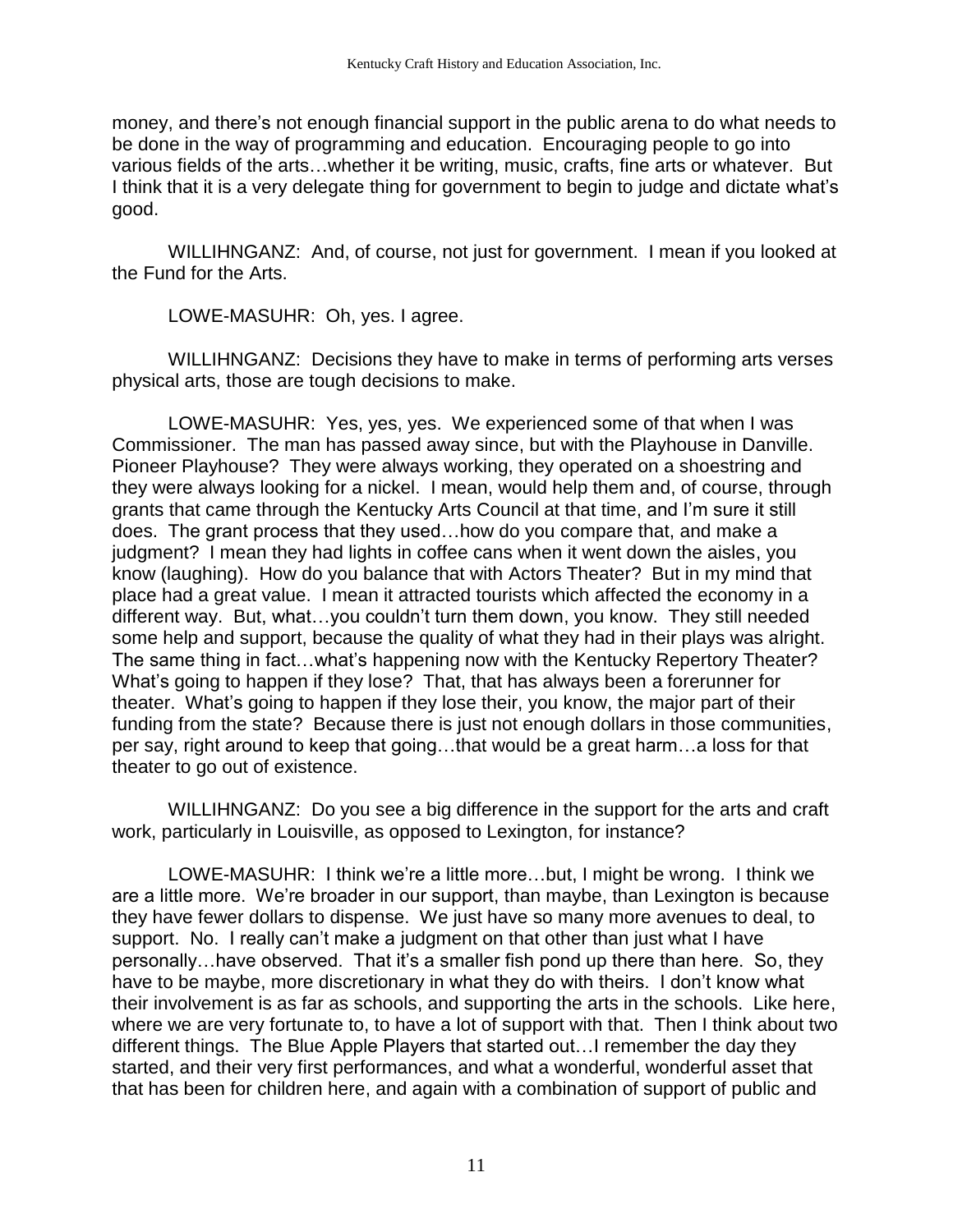private support. Same thing with Appalshop. I remember very well when they started out on just nothing, and it's a very viable wonderful, wonderful asset for this state. The whole, in my opinion, of what all Appalshop does. I'm sure they have done some things that maybe some people might say, "Well. I don't think we ought to be supporting that". But, that's…I don't think…that is a viable decision to make. I really don't.

WILLIHNGANZ: Tell me about Appalshop. I don't think I'm familiar.

LOWE-MASUHR: It's in Whitesburg, Kentucky. They do film video and original things, and support artist's interns, and so forth, and have, just to me, done a fantastic job over the years. Of education and artistic work…and it's similar to the same kind of thing as Hindman with that, that passion…that and love that these people. Who knows? Maybe they could have gone to, maybe New York, or someplace else, and done things, but they choose to stay. You know, in their own Josephine, I can't think of her last name. To stay in their own area and take a chance on, you know, this is where we're going to stay and survive. The same thing with Grey…with the book binder in Monterey, Kentucky, that does all handmade books, you know, and the type is…some of it is handmade. Those are the people that I think deserve stars in their crown, as my mother would say. For casting their lot, you know, where they are planted, and choosing to stay there, and maybe not being having as much…as many lucrative jobs to do. But they, but they make it, and they only add to our…to quality of life here in this state.

WILLIHNGANZ: I was interviewing Mary Reed, who among other things is a corn husk artist. So she and her husband have a farm, and she takes these corn husks, and dyes them, and dries them, and shapes them, and cuts them, and forms them into brides, and Halloween decorations, and all sorts of things. She said a series of wonderful things, but one of the things she said was that when she was marketing this…selling to people. They always want to know the story behind the craft. This has an amazing long history. It actually goes back to the time of the pharaohs when they were designing dolls using corn husks.

LOWE-MASUHR: Yeah.

WILLIHNGANZ: This is not new at all. This has been thousands of years. Its interesting and I think to myself what are the…what are the crafts that are particularly unique, or particularly well developed in the State of Kentucky, as opposed to other areas. Do we have particular crafts that are indicative to our culture?

LOWE-MASUHR: I would think that there are certain types of weaving…yes, with using natural products. Certainly hemp, you know, is one that was here centuries ago and used. Again, back to Bybee Pottery. I think that the clay that is indigenous to this area is one of them. I hadn't thought about that that much. You got me. The corn husk is certainly a good suggestion, because I know there is a place in Crestwood, Kentucky, now, that is making and selling corn husk products. See, you automatically think of tobacco and horses (laughing). And, I don't know of any art forms come from…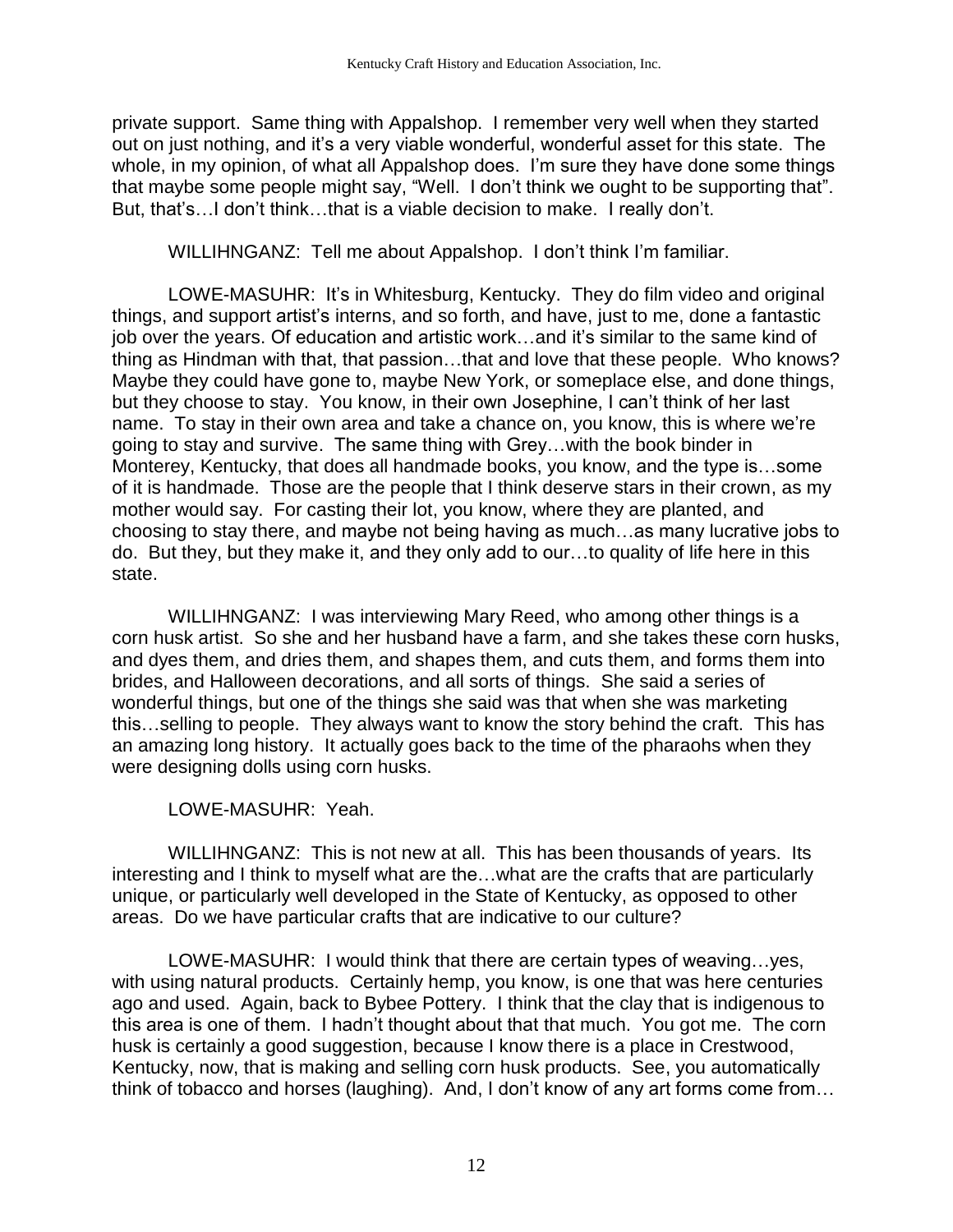(laughing) come from those. The buckeye trees…I'm seeing a piece of wood over there that is used for certain utensils, I think…is a very important, not product, ingredient for certain wooden objects. Well, horse hair tails work (laughing) for bowls (laughing) and I don't know of any, I can't think now.

WILLIHNGANZ: I look at some of the things that I consider artworks…a lot of the broom making for instance, and things.

LOWE-MASUHR: Oh yeah, right.

WILLIHNGANZ: Some of these things were certainly brought here from other places, but you look at Shaker Village, and all that crafts that came out of that unique experience. I don't honestly know how many of those originated in New York, where they began, or how many of those basically were developed here.

LOWE-MASUHR: And, what they brought with them, pioneer. What they brought with them when they came from Europe.

WILLIHNGANZ: It's amazing, given that how long it's been since the Shakers were actually active, that so much of that culture is still with us, and there are still people who doing that extensively.

LOWE-MASUHR: Right. Well, when I think, you know, everybody it seems…different areas have their own unique art and things that should be preserved. I think of, like, Southern Indiana, as a certain compliment of Amish there, that are fascinating…and it's the same thing here in Kentucky. We have, when you think about it, we have music that is indigenous to Kentucky. The clays that we have and so forth. So, that's why I think its important for every area to identify the people that work with this, and to make it valuable to, and I just can't emphasize that enough. That, I think that its part of our history, and we have to keep it alive, I think. And appreciate, I think, is maybe the right word. In my opinion I revere the work that craftsman do, whether it be in Appalachia, or in Western Kentucky, or Louisville right here.

WILLIHNGANZ: Do you know why Berea in particular became a focal?

LOWE-MASUHR: The college. As far as I know, the college. Because it was a land-grant, I guess is what you would call it. Maybe it wasn't, but it was because of the students could produce and make things that were productive from a monetary standpoint. They've, they developed that skill that, I mean, that industry. Certainly, Richard Belando was involved into it as well as the Churchill Weavers. But, as far as I know, that's the primary reason was for the students…it was an education process from a practical standpoint to develop practical skills.

WILLIHNGANZ: As you look at what this group that I'm involved with…the Kentucky Craft History and Education Association is doing. Where do you think we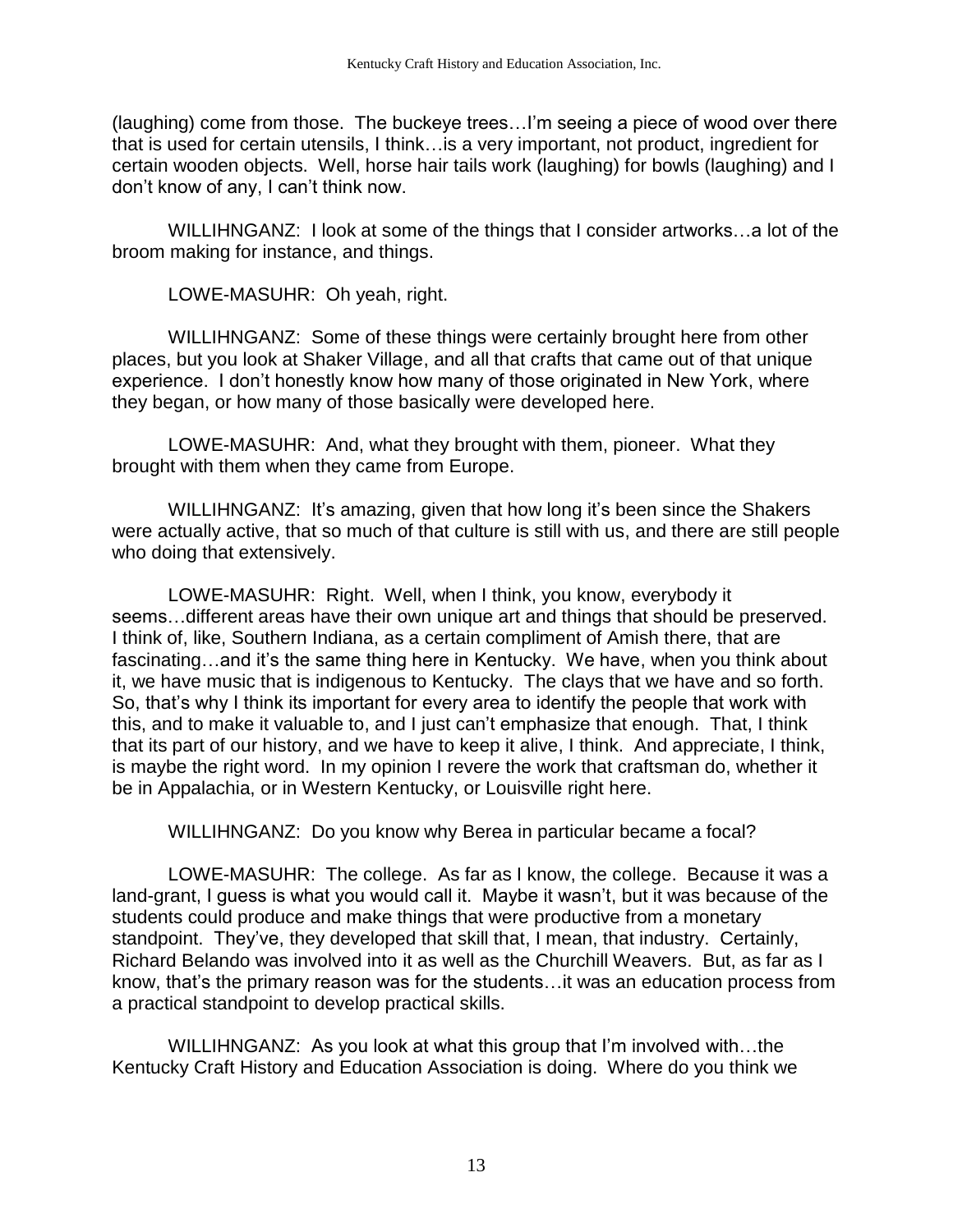should set our priorities? What do you think we should try and accomplish? What's important to try and preserve in our culture and our state history?

LOWE-MASUHR: Well. I certainly think that the artisan's standpoint, that that is a very important thing, just as we almost from a documenting process…from like a library of identifying this progression, and of this history…the same as we would musicians or writers. To maintain that, that respect that the world have for the writers that we've had, and the music that we have, and the political people that we've had, that have come from Kentucky. I think that there is this whole area that is identifiable as a key part of our history, and that is what this organization needs to do. Not so much from an artistic standpoint, but from a documenting the historical growth of it. Not so much…not from a judgmental standpoint that this is good, this is better, this is whatever. This is what it is. This is what we had twenty years ago…fifty years ago, and to maintain that record, I think is what's important.

WILLIHNGANZ: How much did you think the whole craft movement in this state has been fueled by the individual personalities who have been involved, like the Homer Ledford's of this?

LOWE-MASUHR: Oh, a great deal, a great deal, yes. Because, that these people are like missionaries. They are the people that have developed the interest and the enthusiasm. Without that, you know, it's like a light under a bushel. It's not going to, it's not going to glow very much. Homer particularly, even since in the age, in this age of media, Homer was right there. You know, he was seen by so many people, by our state network, and so forth, as well as his commercial television, but primarily through the state. I think that's another…KET…no other state has a network like we do. Educational network. We were one of the…Louisville was one of the first five educational stations in the United States. Most people don't even know that. Then, after Louisville started with our stations, then KET, and Lynn Press and all of his people…Jenny Fox. That's, that growth started in Lexington. As far as I know we were the first. I might be wrong, but I think I'm correct that we were the first to have the entire state in the network, for education in the schools that were in the Appalachian area, and so forth. That is something that is truly to be grateful for. The programming that brings us the Homer Ledford's. The Bill Monroe's. The artists and craftsmen is phenomenal. It really is, and for that to not be fully supported by government, I think is, we can't let that happen (laughing). We can't.

WILLIHNGANZ: Okay. Are they any other admonitions you would like to offer or?

LOWE-MASUHR: No. I mean. I just again…I can't say enough how important I think this is, and that from the beginning to…it's a…it's been a blessing and a joy for me that I can't, I could never repeat, you know.

WILLIHNGANZ: Well. Thank you so much for your time today. I really appreciate it.